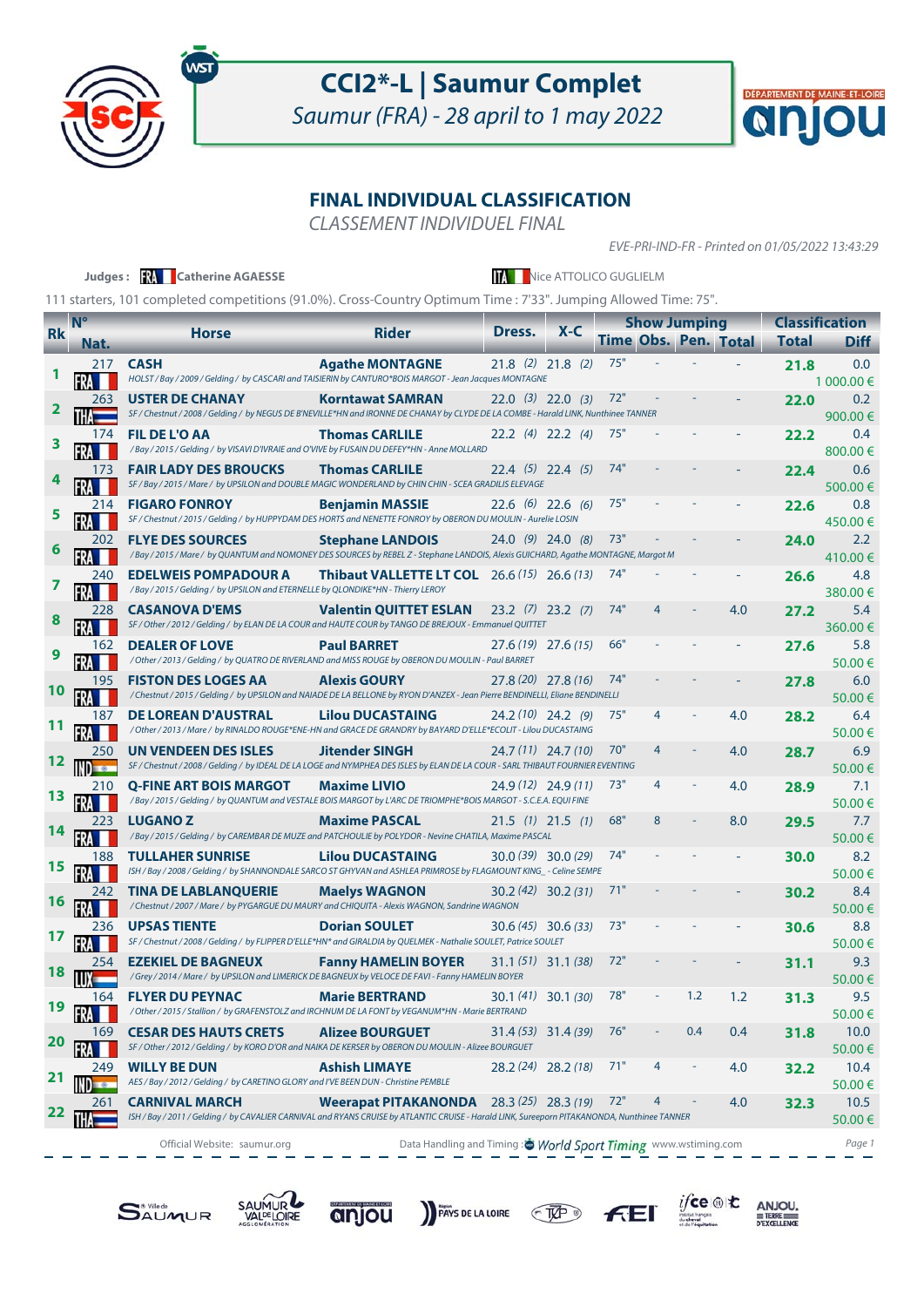

ws

## **CCI2\*-L | Saumur Complet**

Saumur (FRA) - 28 april to 1 may 2022



#### **FINAL INDIVIDUAL CLASSIFICATION**

CLASSEMENT INDIVIDUEL FINAL

EVE-PRI-IND-FR - Printed on 01/05/2022 13:43:29

|           |                        | Judges: <b>We Catherine AGAESSE</b>                                                                                                                                |                                                                |                      | <b>MAN</b> Nice ATTOLICO GUGLIELM |     |   |                             |     |                       |                |
|-----------|------------------------|--------------------------------------------------------------------------------------------------------------------------------------------------------------------|----------------------------------------------------------------|----------------------|-----------------------------------|-----|---|-----------------------------|-----|-----------------------|----------------|
|           |                        | 111 starters, 101 completed competitions (91.0%). Cross-Country Optimum Time : 7'33". Jumping Allowed Time: 75".                                                   |                                                                |                      |                                   |     |   |                             |     |                       |                |
| <b>Rk</b> | $N^{\circ}$            | <b>Horse</b>                                                                                                                                                       | <b>Rider</b>                                                   | Dress.               | $X - C$                           |     |   | <b>Show Jumping</b>         |     | <b>Classification</b> |                |
|           | Nat.                   |                                                                                                                                                                    |                                                                |                      |                                   |     |   | <b>Time Obs. Pen. Total</b> |     | <b>Total</b>          | <b>Diff</b>    |
| 23        | 247<br>$N_{\rm H}$ and | <b>VENI VEDI VICI</b><br>SF / Grey / 2009 / Mare / by FLORIAN DE LA VIE and FIDJI DE VOZERIER by SHEYENNE DE BAUGY - Maryse BOUCHET                                | <b>Chirag KHANDAL</b>                                          |                      | $32.4(63)$ $32.4(45)$             | 72" |   |                             |     | 32.4                  | 10.6<br>50.00€ |
| 24        | 222                    | <b>DIRTY OLD TOWN</b><br>ISH / Grey / 2015 / Gelding / by CRUISING AMBASSADOR and PUISSANCE ROYALE by PUISSANCE - Benedicte NICOLAS DE MONVAL                      | <b>Astier NICOLAS</b>                                          |                      | 28.4 (26) 28.4 (21)               | 75" | 4 |                             | 4.0 | 32.4                  | 10.6<br>50.00€ |
| 25        | 211                    | <b>SHE'S THE ONE</b><br>/ Bay / 2015 / Mare / by JAGUAR MAIL and ONE TO WATCH - Gaspard MAKSUD                                                                     | <b>Gaspard MAKSUD</b>                                          |                      | $28.5(29)$ 28.5 (22)              | 75" |   |                             | 4.0 | 32.5                  | 10.7<br>50.00€ |
| 26        | 255<br>NED             | <b>PRINCESS CANNA</b><br>KWPN / Bay / 2011 / Mare / by BUSTIQUE and ASTRAEA by PADINUS - Jack BUIJNSTERS, Katja HARTMAN                                            | <b>Puck BUIJNSTERS</b>                                         |                      | $30.7(46)$ 32.3 (44)              | 76" |   | 0.4                         | 0.4 | 32.7                  | 10.9<br>50.00€ |
|           | 175                    | <b>FORLAP'KA</b><br>/Bay/2015/Gelding/by L'ARC DE TRIOMPHE*BOIS MARGOT and RAIA'KA by QUAPRICE BOIMARGOT QUINCY - Cyrille CASTAGNE, Marie-Caroline CASTAGNE        | <b>Marine CASTAGNE</b>                                         |                      | $32.5(64)$ 32.5 (47)              | 76" |   | 0.4                         | 0.4 | 32.9                  | 11.1<br>50.00€ |
| 28        | 245                    | <b>ESTORIL D'ECLIPSE</b><br>/ Chestnut / 2014 / Mare / by OLD CHAP TAME and MERVEILLE DU CHATENAY by CAPRICIEUX DES SIX CENSES - Charlotte WESTON, Christina THORP | <b>Charlotte WESTON</b>                                        |                      | 33.2 (71) 33.2 (50)               | 74" |   |                             |     | 33.2                  | 11.4<br>50.00€ |
|           | 218                    | <b>DELIRIUM DE BORDENAVE</b><br>SF / Other / 2013 / Gelding / by GALOPIN DU BIOLAY and EUSKERA by SARDANA PIERRE - S.C.E.A. LE HARAS DES SENS                      | <b>Agathe MONTAGNE</b>                                         |                      | 29.3 (34) 29.3 (24)               | 70" | 4 |                             | 4.0 | 33.3                  | 11.5           |
| 30        | 199                    | <b>DON'T EXPLAIN</b><br>/ Other / 2013 / Stallion / by UN PRINCE DE SISSE*ENE-HN and LITTLE RICHARD by RICHARD - Tiphaine HURET                                    | <b>Timothee HURET</b>                                          | $29.6(35)$ 29.6 (25) |                                   | 68" | 4 |                             | 4.0 | 33.6                  | 11.8           |
|           | 234.                   | <b>FLORA DES AUBIERS</b><br>/ Bay / 2015 / Mare / by UPSILON and NIDAME DU REVERDY by QUIDAM DE REVEL - Julie SIMONET, Karine LARRAZET, Luc SIMONET                | <b>Julie SIMONET</b>                                           |                      | $28.4(26)$ 33.6 (52)              | 74" |   |                             |     | 33.6                  | 11.8           |
| 32        | 181.                   | <b>ET HOP BIBOULET AA</b><br>/Other/2014/Stallion/ by ORIENT DU PY and ECUADORA by QLONDIKE*HN - Laura CLOUTE                                                      | <b>Laura CLOUTE</b>                                            |                      | 30.0 (39) 30.0 (28)               | 75" | 4 |                             | 4.0 | 34.0                  | 12.2           |
| 33        | 178                    | <b>ELIOTT DE FERIVEL</b><br>/ Other / 2014 / Gelding / by L'ARC DE TRIOMPHE*BOIS MARGOT and JUNON DE CONTANCE by DIAMAN DE L'ABBAYE - E.A.R.L. HARAS DES CHATEAUX  | <b>Luc CHATEAU</b>                                             |                      | $34.2(76)$ $34.2(57)$             | 73" |   |                             |     | 34.2                  | 12.4           |
| 34        | 231                    | <b>FEELING TONICK</b><br>SF / Bay / 2015 / Mare / by JAGUAR MAIL and HAWAI DES PESQUIES by GAVERLYS DU CERCLE - Sylviane CASPER, Tiphaine CHARRIER, Rodolphe PUIG  | <b>Simon ROBICHON</b>                                          |                      | $25.0(13)$ $25.0(12)$             | 78" | 8 | 1.2                         | 9.2 | 34.2                  | 12.4           |
| 35        | 153                    | <b>KIEKEBOE W</b><br>AES / Chestnut / 2015 / Male / by QUINT and TEZWIGGY by GUIDAM - Ana Maria CABALLER REVENGA                                                   | <b>Alvaro BLANCO-TRABA C</b> 29.9 (38) 29.9 (27)               |                      |                                   | 76" | 4 | 0.4                         | 4.4 | 34.3                  | 12.5           |
| 36        | 203                    | <b>VIALA DU PALAIS</b><br>/ Chestnut / 2009 / Mare / by LANDO and FRIVOLE RANVILLE by PRINCE IG'OR - Lionel MOSNIER                                                | <b>Valentin LANG</b>                                           |                      | 34.4 (83) 34.4 (63)               | 75" |   |                             |     | 34.4                  | 12.6           |
|           | 262                    | <b>CHATEAU DE VERSAILLES</b><br>WSI / Chestnut / 2011 / Gelding / by DESIR DU CHATEAU and UTOPIA M2S by CALVADOS - Weerapat PITAKANONDA, Nunthinee TANNER          | <b>Weerapat PITAKANONDA</b> $34.2(76)$ $34.2(58)$              |                      |                                   | 78" |   | 1.2                         | 1.2 | 35.4                  | 13.6           |
|           | 243                    | <b>ALIAS DE PRELLE</b><br>SF / Bay / 2010 / Gelding / by LUCCIANNO and NEOMIE DE PRELLE by FABULEUX DE GAMET*HN - Helene WATSON, Juliet WATSON                     | <b>Juliet WATSON</b>                                           |                      | $33.0(69)$ 35.4 (68)              | 72" |   |                             |     | 35.4                  | 13.6           |
|           | 172                    | <b>LE VIKING D'ENGANE Z</b><br>/Bay / 2009 / Gelding / by LUPICOR and UNEDEGUNE by KIGALI - Bruno BUISSON, Sandra BUISSON                                          | <b>Amelie BUISSON</b>                                          | 35.7 (92) 35.7 (70)  |                                   | 68" |   |                             |     | 35.7                  | 13.9           |
| 40        | 259                    | <b>NIMBLE VAN HET EKSTERH</b><br>BWP / Grey / 2013 / Mare / by QUICKFEUER and BALOU by ROTSPON - Royal Stable Unit                                                 | <b>Supap KHAW - NGAM</b>                                       | 28.1 (22) 28.1 (17)  |                                   | 74" |   |                             | 8.0 | 36.1                  | 14.3           |
| 41        | 189                    | <b>LET'S GO DU LARY Z</b><br>/ Other / 2015 / Gelding / by LULLY ROCIO and ORLIA DE LA BERGERIE by HAPPY VERGOIGNAN*HN - Hugo FELGINES                             | <b>Hugo FELGINES</b>                                           |                      | $32.2(61)$ $32.2(43)$             | 75" |   |                             | 4.0 | 36.2                  | 14.4           |
| 42        | 227                    | <b>KIRWAN</b><br>/Bay / 2015 / Gelding / by CONNECT and GAYETTE by NUMERO UNO - Patrick POULARD                                                                    | <b>Patrick POULARD</b>                                         |                      | 28.4 (26) 28.4 (20)               | 73" | 8 | ÷                           | 8.0 | 36.4                  | 14.6           |
| 43        | 180                    | <b>FLOWER DU GEVAUDAN</b><br>/ Bay / 2015 / Mare / by CONTENDRO*GFE and ROLLPOM DU GEVAUDAN by DUM'POM - Maxime AUPIED                                             | Mathieu CHOMBART                                               |                      | $36.4(95)$ 36.4 (72)              | 72" |   |                             |     | 36.4                  | 14.6           |
|           | 212                    | <b>CELESTE DU BAILLY</b><br>/ Bay / 2012 / Mare / by QUI SERA DE L'ARC and VALE FLEURI by VATOUT - Lucie MARCEL, Claudine PALMADE                                  | <b>Lucie MARCEL</b>                                            |                      | $31.7(57)$ $31.7(42)$             | 77" | 4 | 0.8                         | 4.8 | 36.5                  | 14.7           |
|           |                        | Official Website: saumur.org                                                                                                                                       | Data Handling and Timing : World Sport Timing www.wstiming.com |                      |                                   |     |   |                             |     |                       | Page 2         |











 $\underset{\underbrace{\text{JFGC}}{\text{JFGC}}\left(\widehat{\oplus}\right)\uparrow\hspace{-2.1cm}\uparrow\hspace{-2.1cm}\uparrow\hspace{-2.1cm}\uparrow\hspace{-2.1cm}\text{and}\hspace{-2.1cm}\downarrow\hspace{-2.1cm}\text{and}\hspace{-2.1cm}\downarrow\hspace{-2.1cm}\downarrow\hspace{-2.1cm}\uparrow\hspace{-2.1cm}\uparrow\hspace{-2.1cm}\text{and}\hspace{-2.1cm}\downarrow\hspace{-2.1cm}\downarrow\hspace{-2.1cm}\downarrow\hspace{-2.1cm}\downarrow\hspace{-2.1cm}\downarrow\hspace{-2.1cm$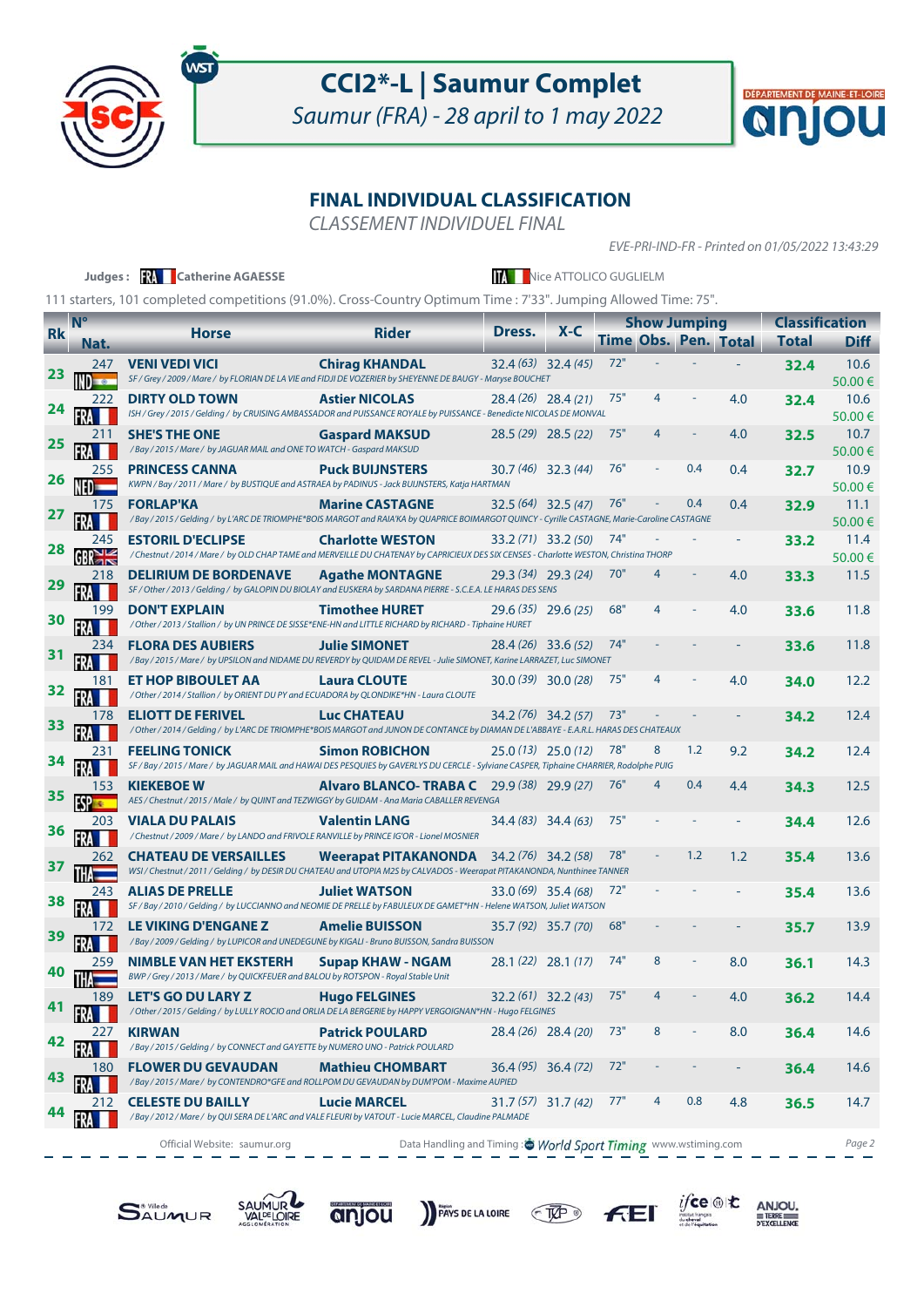

wsi

## **CCI2\*-L | Saumur Complet**

Saumur (FRA) - 28 april to 1 may 2022



### **FINAL INDIVIDUAL CLASSIFICATION**

CLASSEMENT INDIVIDUEL FINAL

EVE-PRI-IND-FR - Printed on 01/05/2022 13:43:29

 $\underset{\underbrace{\text{SINR}}}{\text{JICRE}}\begin{array}{ccc}\n\text{C} & \text{C} & \text{C} & \text{C} & \text{C} & \text{C} & \text{C} & \text{C} & \text{C} & \text{C} & \text{C} & \text{C} & \text{C} & \text{C} & \text{C} & \text{C} & \text{C} & \text{C} & \text{C} & \text{C} & \text{C} & \text{C} & \text{C} & \text{C} & \text{C} & \text{C} & \text{C} & \text{C} & \text{C} & \text{C} & \text{C} & \text{C}$ 

|           |                | Judges: <b>Will Catherine AGAESSE</b>                                                                                                                               |                                                               |        | <b>A Nice ATTOLICO GUGLIELM</b> |     |                     |                |                      |                       |             |
|-----------|----------------|---------------------------------------------------------------------------------------------------------------------------------------------------------------------|---------------------------------------------------------------|--------|---------------------------------|-----|---------------------|----------------|----------------------|-----------------------|-------------|
|           |                | 111 starters, 101 completed competitions (91.0%). Cross-Country Optimum Time : 7'33". Jumping Allowed Time: 75".                                                    |                                                               |        |                                 |     |                     |                |                      |                       |             |
|           | N <sup>o</sup> |                                                                                                                                                                     |                                                               |        |                                 |     | <b>Show Jumping</b> |                |                      | <b>Classification</b> |             |
| <b>Rk</b> | Nat.           | <b>Horse</b>                                                                                                                                                        | <b>Rider</b>                                                  | Dress. | $X - C$                         |     |                     |                | Time Obs. Pen. Total | <b>Total</b>          | <b>Diff</b> |
| 45        | 161            | <b>COUPD'COEUR D'ALBIZIA</b><br>/Bay / 2012 / Stallion / by CALIDOS and SINFONIE D'ALBIZIA by JAGUAR MAIL - Vincent DERVILLE                                        | <b>Frederic BARBARIN</b>                                      |        | $36.7(96)$ 36.7 (73)            | 74" |                     |                |                      | 36.7                  | 14.9        |
|           | 167            | <b>FENIKS DE LA BARONNIE</b><br>/ Chestnut / 2015 / Gelding / by NEGRO and THALIA DE LA BARONNIE by HOSTENS DE BEL - INSTITUT FRANCAIS DU CHEVAL ET DE L'EQUITATION | <b>Thomas BOUQUET</b>                                         |        | $28.8(31)$ $28.8(23)$           | 74" | 8                   |                | 8.0                  | 36.8                  | 15.0        |
|           | 224            | <b>ALIZE DES FLEURIS</b><br>SF / Other / 2010 / Mare / by NINIO DE ROX and CHLOE DES FLEURIS by PERSAN II - Laurence MALVAUX, Candice PEREZ                         | <b>Candice PEREZ</b>                                          |        | $32.3(62)$ 33.1 (49)            | 70" | 4                   |                | 4.0                  | 37.1                  | 15.3        |
| 48        | 215            | <b>FILAO DE PERLE</b><br>SF / Bay / 2015 / Gelding / by UPSILON and PERLE DE SOURIRE by ECHO DES FORETS II - Benjamin MASSIE, Veronique REAL                        | <b>Benjamin MASSIE</b>                                        |        | 37.2 (98) 37.2 (75)             | 73" |                     |                |                      | 37.2                  | 15.4        |
| 49        | 220            | <b>BIKINI MOUCHE</b><br>SF / Bay / 2011 / Gelding / by NEWTON DE KREISKER and LITTLE MOUCHE by VESONTIO DU MESNIL - Laurent MOURIES                                 | <b>Laurent MOURIES</b>                                        |        | $33.5(72)$ 33.5 (51)            | 70" | 4                   |                | 4.0                  | 37.5                  | 15.7        |
| 50        | 191            | <b>EREBOR DE FLEYRES</b><br>/Bay / 2014 / Gelding / by CON AIR and TAYGA DE FLEYRES by JAGUAR MAIL - Florian GANNEVAL                                               | <b>Florian GANNEVAL</b>                                       |        | $33.0(69)$ 33.0 (48)            | 77" | 4                   | 0.8            | 4.8                  | 37.8                  | 16.0        |
| 51        | 201            | <b>FIDJI DE RIVERLAND</b><br>/Bay/2015/Gelding/by JADIS DE TOSCANE and FOLIE PIERREVILLE by QUITO DE BAUSSY - Cecile VILLETON, Christophe VILLETON, Oceane VILLETON | <b>Ronan JOUAULT</b>                                          |        | 34.2 (76) 34.2 (60)             | 73" | 4                   |                | 4.0                  | 38.2                  | 16.4        |
| 52        | 159            | <b>ESPOIR DE LA SIENNE</b><br>/Grey/2014/Stallion/by HERITAGE FORTUNUS and DIVETTE by MUGUET DU MANOIR - S.N.C. EQUITATION INVESTISSEMENTS GT                       | <b>Garance ALLAIN DES BEA</b> 34.2 (76) 34.2 (61)             |        |                                 | 70" |                     |                | 4.0                  | 38.2                  | 16.4        |
| 53        | 193            | <b>VADO VIA DE BONNIERES</b><br>/Bay / 2009 / Mare / by ZANDOR Z and OCEANE DE TERLONG by ROYAL FEU - Simon GIROD                                                   | <b>Simon GIROD</b>                                            |        | $30.2(42)$ $30.6(34)$           | 73" | 8                   |                | 8.0                  | 38.6                  | 16.8        |
| 54        | 221            | <b>DAYFIFLY DU VAUGUEUX</b><br>/ Chestnut / 2013 / Gelding / by LABRADOR DE BREKKA and HARMONIE DE ROCHE by VOLCAN DE FONTENEL - Frederic MURAT                     | <b>Arthur MURAT</b>                                           |        | $30.9(48)$ 30.9 (35)            | 70" | 8                   |                | 8.0                  | 38.9                  | 17.1        |
| 55        |                | <b>BEAURIVAGE D'ALLOU</b><br>AA / Bay / 2011 / Stallion / by L'ESCARFAST and BELLE DE L'ETANG by PRINCE IG'OR - Lilliana DUMONT                                     | <b>Alix BOURTOURAULT</b>                                      |        | $34.9(88)$ 34.9 (65)            | 75" |                     |                | 4.0                  | 38.9                  | 17.1        |
| 56        | 205            | <b>AMISTAR DEBOHEME</b><br>SF / Bay / 2010 / Gelding / by BARBARIAN and FLASH DANCE II by VICOMTE MANCIAIS - Ainhoa LASSERRE                                        | <b>Ainhoa LASSERRE</b>                                        |        | $31.0(50)$ 31.0 (36)            | 69" | 8                   |                | 8.0                  | 39.0                  | 17.2        |
|           | 253            | <b>FIRST LADY DE BELHEME</b><br>SF / Bay / 2015 / Mare / by VIGO D'ARSOUILLES and VERIDAME DE BELHEME by VERDI - Arianna SCHIVO                                     | <b>Arianna SCHIVO</b>                                         |        | $31.1(51)$ $31.1(37)$           | 74" | 8                   |                | 8.0                  | 39.1                  | 17.3        |
| 58        | 196            | <b>INDY ZEQUILLE SH</b><br>KWPN / Chestnut / 2013 / Mare / by DREAM BOY N.O.P. and ZENDA QUILLE by BROERE OBELISK - Quentin FAUCHEUR                                | <b>Alexis GOURY</b>                                           |        | $37.5(99)$ $37.5(76)$           | 79" |                     | 1.6            | 1.6                  | 39.1                  | 17.3        |
| 59        | 184            | <b>ECLIPSE DE LA GARE</b><br>SF / Other / 2014 / Mare / by ELDORADO DE HUS and GALIANE DE LABUTTE by PENDJAD DU RIOU - Lylou DELAHAYE                               | <b>Lylou DELAHAYE</b>                                         |        | $31.7(57)$ $31.7(41)$           | 74" | 8                   | $\blacksquare$ | 8.0                  | 39.7                  | 17.9        |
|           | 192            | <b>MAYBE TONIGHT DU CAST</b><br>BWP / Chestnut / 2012 / Mare / by PRESIDENT and NURLYN by HOLLYWOOD - Solenn FLEUROUX                                               | <b>Marlene GARCIA</b>                                         |        | 37.7101) 41.3 (78)              | 76" |                     | 0.4            | 0.4                  | 41.7                  | 19.9        |
|           | 216            | <b>CALIPSO DE ROCHEFORT</b><br>/ Other / 2012 / Gelding / by SALTO DE L'ISLE and ORLANE DE ROCHEFORT by IRIS DE CELLAND - Anne Laure MIQUET                         | <b>Anne Laure MIQUET</b>                                      |        | 33.8 (74) 33.8 (54)             | 72" | 8                   |                | 8.0                  | 41.8                  | 20.0        |
| 62        | 239            | <b>GERARDO</b><br>/Bay / 2011 / Gelding / by TYGO and CLEOPATRA by SABLE ROSE - Marlene VALETTE                                                                     | <b>Marlene VALETTE</b>                                        |        | $34.2(76)$ 34.2 (59)            | 75" | 8                   |                | 8.0                  | 42.2                  | 20.4        |
| 63        | 182            | <b>BEAU DE GRAIN</b><br>/Bay/2011/Gelding/ by DAMIRO B and QOCO AMA by YOKOHAMA - Josephine COULEE                                                                  | <b>Josephine COULEE</b>                                       |        | $33.9(75)$ $33.9(55)$           | 76" | 8                   | 0.4            | 8.4                  | 42.3                  | 20.5        |
| 64        | <b>209</b>     | <b>FELIZ AM'OR</b><br>/Bay/2015/Gelding/by YARLANDS SUMMER SONG and TURQUOISE DE BUISSY by RHEINGOLD DE LUYNE - Marie-Christine DUROY - DE LAURIERE                 | <b>Maxime LIVIO</b>                                           |        | 29.8 (37) 29.8 (26)             | 77" | $12 \overline{ }$   | 0.8            | 12.8                 | 42.6                  | 20.8        |
| 65        | 183            | <b>CRACK D'AURICALE</b><br>/Bay / 2012 / Gelding / by CONTROE and JACOLINE by GRAND TRESOR - Clement DAVID                                                          | <b>Clement DAVID</b>                                          |        | $34.4(83)$ 34.4 (62)            | 76" | 8                   | 0.4            | 8.4                  | 42.8                  | 21.0        |
| 66        | 171            | <b>CARTOUCHE DE NAMYERE</b><br>SF / Bay / 2012 / Gelding / by DIAMANT DE SEMILLY and URSULAM DES ETISSES by CARNUTE - Marine BOUVET                                 | <b>Marine BOUVET</b>                                          |        | 43.0108) 43.0 (80)              | 74" |                     |                |                      | 43.0                  | 21.2        |
|           |                | Official Website: saumur.org                                                                                                                                        | Data Handling and Timing: World Sport Timing www.wstiming.com |        |                                 |     |                     |                |                      |                       | Page 3      |

**PAYS DE LA LOIRE** TOP FE





anjou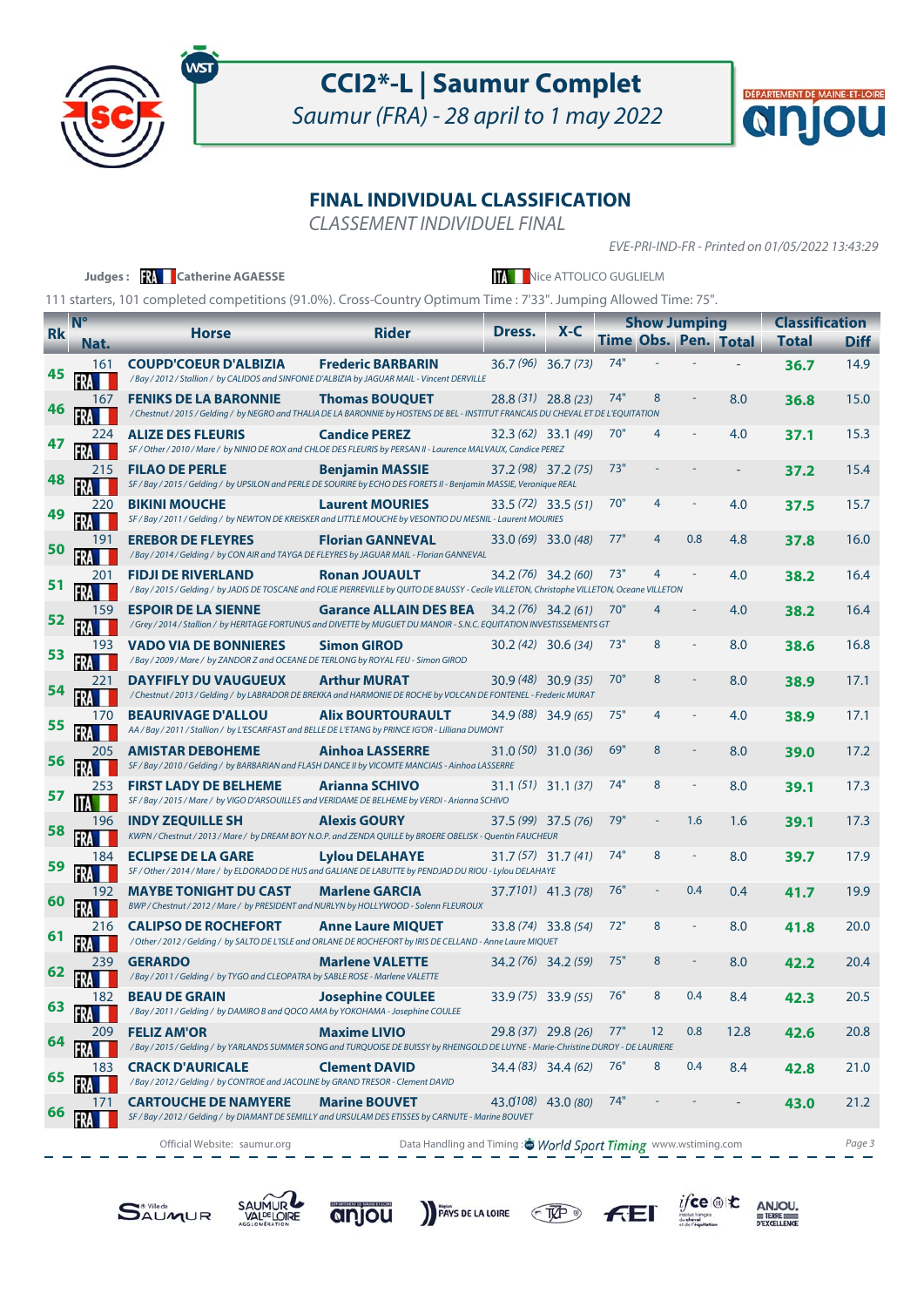

ws

## **CCI2\*-L | Saumur Complet**

Saumur (FRA) - 28 april to 1 may 2022



#### **FINAL INDIVIDUAL CLASSIFICATION**

 $\sim$ 

CLASSEMENT INDIVIDUEL FINAL

EVE-PRI-IND-FR - Printed on 01/05/2022 13:43:29

|            |                     | Judges: <b>W</b> Catherine AGAESSE                                                                                                                                                        |                                                               |        | <b>A Nice ATTOLICO GUGLIELM</b> |     |                     |     |                             |                       |             |
|------------|---------------------|-------------------------------------------------------------------------------------------------------------------------------------------------------------------------------------------|---------------------------------------------------------------|--------|---------------------------------|-----|---------------------|-----|-----------------------------|-----------------------|-------------|
|            |                     | 111 starters, 101 completed competitions (91.0%). Cross-Country Optimum Time : 7'33". Jumping Allowed Time: 75".                                                                          |                                                               |        |                                 |     |                     |     |                             |                       |             |
|            | $N^{\circ}$         |                                                                                                                                                                                           |                                                               | Dress. | $X - C$                         |     | <b>Show Jumping</b> |     |                             | <b>Classification</b> |             |
| <b>Rk</b>  | Nat.                | <b>Horse</b>                                                                                                                                                                              | <b>Rider</b>                                                  |        |                                 |     |                     |     | <b>Time Obs. Pen. Total</b> | <b>Total</b>          | <b>Diff</b> |
|            | 206                 | <b>CIBISK'HUIT</b><br>SF / Bay / 2012 / Gelding / by KANNAN and EMERAUDE D'AFRIQUE by QUAPPA - Sylvain LECALVEZ                                                                           | <b>Helea LE CALVEZ</b>                                        |        | $28.5(29)$ 33.7 (53)            | 79" | 8                   | 1.6 | 9.6                         | 43.3                  | 21.5        |
| 68         | 154                 | <b>VIVALDY D'AUROIS</b><br>SF / Bay / 2009 / Stallion / by GLAMOUR MARGOT and ELNA DE PERRAZ by POLACK II - Virginia CAO MORAL                                                            | <b>Iria COBOS CAO</b>                                         |        | $31.5(54)$ $31.5(40)$           | 70" | 12                  | ÷   | 12.0                        | 43.5                  | 21.7        |
|            | 166                 | <b>FEARGHAS DE FRAJUS</b><br>/Bay / 2015 / Gelding / by KALASKA DE SEMILLY and AUTHENTIC DE FRAJUS by JAGUAR MAIL - Catherine BEZARD                                                      | <b>Brieuc BEZARD</b>                                          |        | 35.2 (90) 35.2 (67)             | 76" | 8                   | 0.4 | 8.4                         | 43.6                  | 21.8        |
|            | 235<br>FRA          | <b>FRUIT DE CORDELLES</b><br>/ Chestnut / 2015 / Stallion / by UN DOLLAR DE BLONDEL and ROSE DE CORDELLES by JAGUAR MAIL - EARL DE CORDELLES, Lionel GUYON                                | <b>Christopher SIX</b>                                        |        | $35.1(89)$ $35.1(66)$           | 77" | 8                   | 0.8 | 8.8                         | 43.9                  | 22.1        |
|            | 248<br><b>INDEE</b> | <b>DINARD PEGUIGNON</b><br>SF / Other / 2013 / Stallion / by LUX Z and VERSION D'ISCLA by DIAMANT DE SEMILLY - Ashish LIMAYE                                                              | <b>Ashish LIMAYE</b>                                          |        | $27.5(18)$ 27.5 (14)            | 87" | 12                  | 4.8 | 16.8                        | 44.3                  | 22.5        |
| 72         | 241                 | <b>DUNE DU SAULE</b><br>/ Chestnut / 2013 / Mare / by AZZURO CLASSICO 2 and LOUNA DU SAULE by URI DU LONGBOST - Koris VIEULES                                                             | <b>Koris VIEULES</b>                                          |        | $35.6(91)$ 35.6 (69)            | 77" | 8                   | 0.8 | 8.8                         | 44.4                  | 22.6        |
| 73         | 225                 | <b>EOLE DE PATOUQUET AA</b><br>/ Chestnut / 2014 / Gelding / by DAMIRO B and ORANE DE LANCEL'OR by KIM DU MAURY - Lucie PARESYS                                                           | <b>Xavier PION</b>                                            |        | $36.9(97)$ $36.9(74)$           | 74" | 8                   |     | 8.0                         | 44.9                  | 23.1        |
| 74         | 256<br>$SUI +$      | <b>DIVINE IDYLLE DUDEVIN</b><br>SF / Bay / 2013 / Mare / by TOP GUN SEMILLY and FILING DES PLAINES by SABRE - Lucas ANDERES                                                               | <b>Jennifer EICHER</b>                                        |        | $34.2(76)$ 34.2 (56)            | 71" | 12                  |     | 12.0                        | 46.2                  | 24.4        |
| 75         | 163                 | <b>VAUBAN VILLELONGUE</b><br>SF / Bay / 2009 / Gelding / by IDEM DE B'NEVILLE (HN) and GASCOGNE DE CERAN by QUATAR DE PLAPE - S.C.E.A. DOMAINE DE LAVORT, Eliot BARRIERE, Helene BARRIERE | <b>Fanny BARRIERE</b>                                         |        | 42.4107) 42.4 (79)              | 66" | 4                   |     | 4.0                         | 46.4                  | 24.6        |
| $\sqrt{6}$ | 179                 | <b>FALSTERBO D'ORMONT</b><br>/ Chestnut / 2015 / Gelding / by DIAMANT DE SEMILLY and QUETTY D'ALTENBACH by CALVARO - S.C.E.A. D'ORMONT                                                    | <b>Eve Marine CHEDEVILLE</b>                                  |        | $31.9(60)$ 34.7 (64)            | 75" | 12                  |     | 12.0                        | 46.7                  | 24.9        |
|            | 157                 | <b>MYVATN DE REMELLA</b><br>CDE / Bay / 2012 / Male / by REPERTOIRE 4 and DELTA QUEEN - Marti SALA BAYES                                                                                  | <b>Alvaro SALA ALONSO</b>                                     |        | 43.8109) 43.8 (83)              | 70" | 4                   |     | 4.0                         | 47.8                  | 26.0        |
| 78         | 237                 | <b>MERALDIK DE FAY Z</b><br>/ Bay / 2014 / Stallion / by MASTER VAN DE HELLE and HALKA B by HERALDIK - Pierre SOUVESTRE, Sophie SOUVESTRE                                                 | <b>Sophie SOUVESTRE</b>                                       |        | $31.6(55)$ 32.4 (46)            | 86" | 12                  | 4.4 | 16.4                        | 48.8                  | 27.0        |
|            | 165<br>FRA          | VALICA DE NAZCA<br>/Chestnut / 2009 / Mare / by TIGRIS and FEDORA DE PETRA by VEGANUM*HN - Catherine BEZARD                                                                               | <b>Awen BEZARD</b>                                            |        | $36.1(94)$ $36.1(71)$           | 80" | 12                  | 2.0 | 14.0                        | 50.1                  | 28.3        |
| 80         | 176                 | <b>FINE EYGALIERES</b><br>/ Bay / 2015 / Mare / by SHALOUBET EYGALIERES and SERENA MAIL by IOWA - S.C.E.A. LE ROUCAS D'EYGALIERES                                                         | <b>Olivier CHAPUIS</b>                                        |        | $30.8(47)$ 50.8 (85)            | 73" |                     |     |                             | 50.8                  | 29.0        |
|            | 204                 | <b>CORLEONE TOPS</b><br>SF / Bay / 2012 / Stallion / by TINKA'S BOY and UNATAME DE HUS by ADAGIO IV - Camille DMITRIEFF                                                                   | <b>Faustine LASMOLES</b>                                      |        | 32.7 (68) 43.7 (82)             | 79" | 8                   | 1.6 | 9.6                         | 53.3                  | 31.5        |
| 82         | 194                 | <b>FENDER DE HUS Z</b><br>ZANG / Chestnut / 2011 / Gelding / by FLORIAN DE LA VIE*BAZOOKA and SCHALLIN by PABLO - Delphine BALLOT, Laurent BALLOT                                         | <b>Alexis GOURY</b>                                           |        | $29.7(36)$ 52.9 (87)            | 76" |                     | 0.4 | 0.4                         | 53.3                  | 31.5        |
|            | 168                 | <b>FILOU DU VINNEBUS</b><br>/Bay/2015/Stallion/ by DANDY DU PLAPE and MISS DU BEAUMONT by BACCALAUREAT - INSTITUT FRANCAIS DU CHEVAL ET DE L'EQUITATION                                   | <b>Thomas BOUQUET</b>                                         |        | 45.5110) 45.5 (84)              | 76" | 8                   | 0.4 | 8.4                         | 53.9                  | 32.1        |
| 84         | 198                 | <b>ANGLO DU MAZES</b><br>AA / Chestnut / 2010 / Gelding / by QUERCUS DE MAURY and IMAGINE DU JARD by PITCHOUNET - Margaux GUADAGNINO                                                      | <b>Margaux GUADAGNINO</b>                                     |        | 31.6 (55) 55.2 (88)             | 75" |                     |     |                             | 55.2                  | 33.4        |
| 85         | 229                 | <b>VERTIGE DU TERGUER</b><br>SF / Chestnut / 2009 / Mare / by SIR DONNERHALL and DONNA AMORE by DON GREGORY - Thomas RAMBEAULT                                                            | <b>Thomas RAMBEAULT</b>                                       |        | 37.8102) 38.6 (77)              | 77" | 16                  | 0.8 | 16.8                        | 55.4                  | 33.6        |
| 86         | 251                 | <b>VIRIL PECCAU CH</b><br>CH / Bay / 2009 / Gelding / by ISHAN and N'A-T-ELLE PECCAU by BIG CAVALLIERI XX - Luca GUBELLINI                                                                | <b>Giulia GUBELLINI</b>                                       |        | $23.2$ (7) $43.2$ (81)          | 74" | 16                  | Ξ   | 16.0                        | 59.2                  | 37.4        |
| 87         | 230                 | <b>FIREBALL</b><br>/ Other / 2015 / Stallion / by UPSILON and KASSIA DE RANVILLE by CHRONOS DE NABOUT - E.A.R.L. VERONIQUE REAL                                                           | <b>Veronique REAL</b>                                         |        | $26.8(16)$ 51.2 (86)            | 72" | 8                   |     | 8.0                         | 59.2                  | 37.4        |
| 88         | 233                 | <b>FLASH'S DREAM</b><br>/Grey / 2015 / Gelding / by REVE DU PARADIS and ARIA by SKIPPY II - Carole SANS, Eddy SANS                                                                        | <b>Eddy SANS</b>                                              |        | $28.8(31)$ 60.0 (93)            | 72" |                     |     |                             | 60.0                  | 38.2        |
|            |                     | Official Website: saumur.org                                                                                                                                                              | Data Handling and Timing: World Sport Timing www.wstiming.com |        |                                 |     |                     |     |                             |                       | Page 4      |











 $\iint_{\mathbb{R}^n} c e \otimes \mathbb{R}$ 

 $\underset{\text{D'EXGLLENCE}}{\text{ANJOU}}$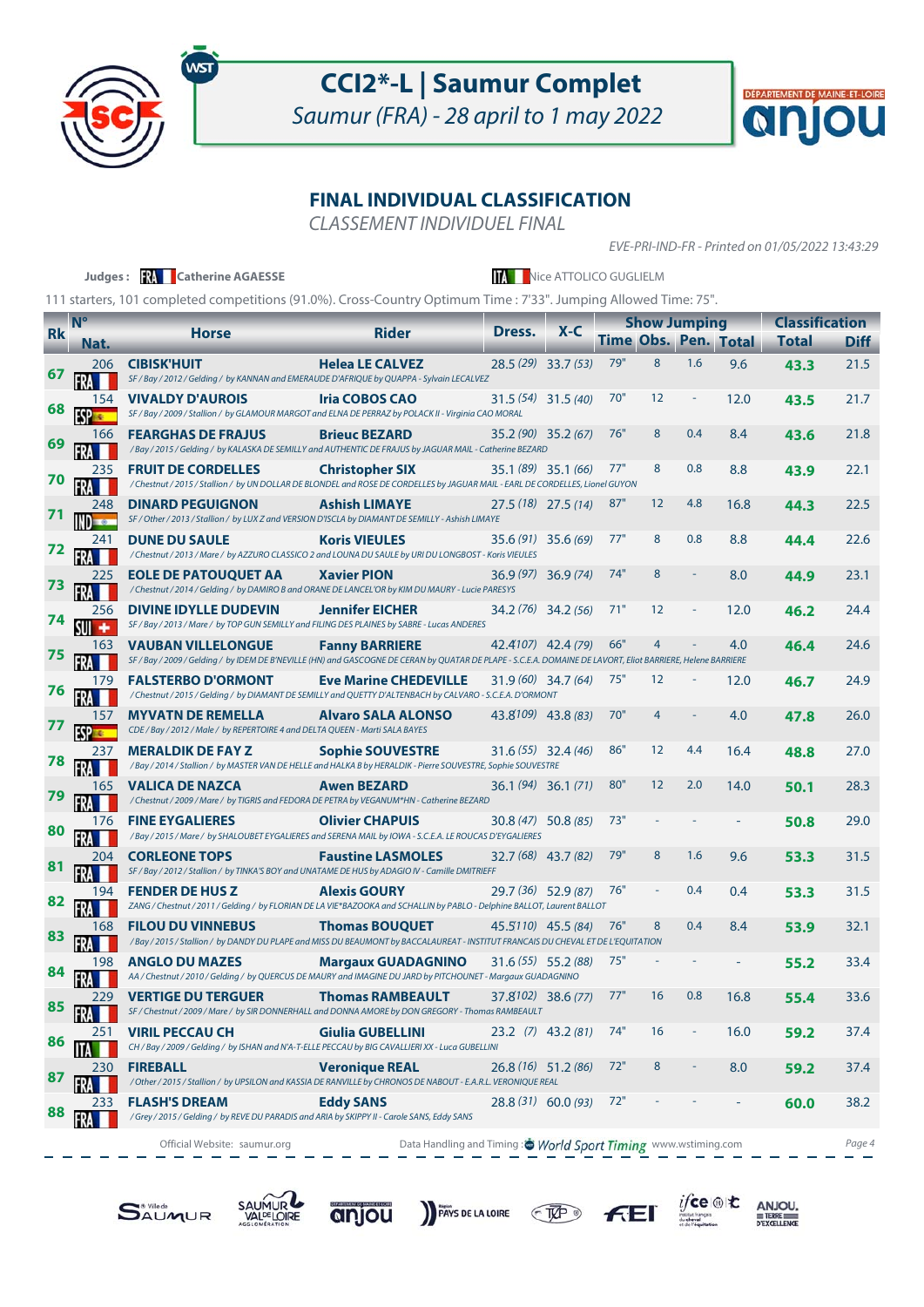

### **CCI2\*-L | Saumur Complet**

Saumur (FRA) - 28 april to 1 may 2022



### **FINAL INDIVIDUAL CLASSIFICATION**

CLASSEMENT INDIVIDUEL FINAL

EVE-PRI-IND-FR - Printed on 01/05/2022 13:43:29

|           |                   | Judges: <b>Will</b> Catherine AGAESSE                                                                                                   |                                                 |                     | Nice ATTOLICO GUGLIELM |     |                     |     |                             |                                       |             |
|-----------|-------------------|-----------------------------------------------------------------------------------------------------------------------------------------|-------------------------------------------------|---------------------|------------------------|-----|---------------------|-----|-----------------------------|---------------------------------------|-------------|
|           |                   | 111 starters, 101 completed competitions (91.0%). Cross-Country Optimum Time: 7'33". Jumping Allowed Time: 75".                         |                                                 |                     |                        |     |                     |     |                             |                                       |             |
| <b>Rk</b> | <b>N°</b><br>Nat. | <b>Horse</b>                                                                                                                            | <b>Rider</b>                                    | Dress.              | $X-C$                  |     | <b>Show Jumping</b> |     | <b>Time Obs. Pen. Total</b> | <b>Classification</b><br><b>Total</b> | <b>Diff</b> |
| 89        | 258<br>$SU +$     | <b>FALCO DU HANS</b><br>/Black / 2012 / Stallion / by FLORISCOUNT and CLASSIC by DE NIRO - Andrea RITZMANN                              | <b>Robin SUTER</b>                              |                     | 34.4 (83) 60.4 (94)    | 71" |                     |     |                             | 60.4                                  | 38.6        |
| 90        | 226               | <b>FUGO DE DENAT</b><br>/Bay/2015/Gelding/by JARNAC and GERYLE by BERYL DE LA LANDE - Nelly MONTAUZER-MERDY                             | <b>François PONS</b>                            | 33.6 (73) 58.0 (90) |                        | 75" |                     |     | 4.0                         | 62.0                                  | 40.2        |
| 91        | 190               | <b>VET'HIVER</b><br>AA / Chestnut / 2009 / Gelding / by RUBINS DES BRUYERES and NASCOT DE LOURME by GRAVESCOT - Frederic FISCHER        | <b>Mereana FISCHER</b>                          |                     | 30.9 (48) 59.7 (92)    | 72" | 4                   |     | 4.0                         | 63.7                                  | 41.9        |
| 92        | 244               | <b>MISS ISSYMUS</b><br>/Other/2010/Mare/ - Jane STOREY                                                                                  | <b>Jane STOREY</b>                              |                     | $37.5(99)$ 65.5 (97)   | 72" |                     |     |                             | 65.5                                  | 43.7        |
| 93        | 207               | <b>FIDEJY</b><br>/ Other / 2015 / Gelding / by UPSILON and OBSCURE by ROBIN DES CHAMPS - SYNDICAT FIDEJY, Alexis LEMAIRE                | <b>Alexis LEMAIRE</b>                           | 37.8102) 61.8 (95)  |                        | 73" | 4                   |     | 4.0                         | 65.8                                  | 44.0        |
| 94        | 260               | <b>CLAIR DE LUNE BLANC RW</b><br>TRAK / Grey / 2013 / Mare / by HIRTENTANZ 2 and COLOURED MOONLIGHT by CAMARO 54 - Royal Stable Unit    | <b>Preecha KHUNJAN</b>                          |                     | $32.6(67)$ 68.6 (98)   | 79" |                     | 1.6 | 1.6                         | 70.2                                  | 48.4        |
| 95        | 152               | <b>ELITE DE LA MOULINE</b><br>SF / Other / 2014 / Gelding / by ELDORADO DE HUS and SAMBA DU LATTAY by JOERIS - E.A.R.L. ECURIE AJC      | <b>Jonathan CISTERNA LARI</b>                   | 28.9 (33) 70.7100)  |                        | 73" |                     |     |                             | 70.7                                  | 48.9        |
| 96        | 219               | <b>VIKI DE DINIO</b><br>/ Bay / 2009 / Mare / by NINIO DE ROX and DIXI D'EMRA by SOIR D'AVRIL V*HN - Tiffany MOULIN                     | <b>Tiffany MOULIN</b>                           | $41.6105$ 69.2 (99) |                        | 72" | 4                   |     | 4.0                         | 73.2                                  | 51.4        |
| 97        | 155<br><b>ESP</b> | <b>IPLOT T</b><br>KWPN / Bay / 2013 / Male / by PLOT BLUE and QUIRADO - Hodei LOZANO ARKAUTE                                            | <b>Hodei LOZANO ARKAUTE</b> 27.4 (17) 59.0 (91) |                     |                        | 76" | 28                  | 0.4 | 28.4                        | 87.4                                  | 65.6        |
| 98        | 213               | <b>ELSTREE</b><br>/Black / 2014 / Gelding / by KANNAN and ROSE IN CLOVER by VDL ARKANSAS - Hugues MARY-ROUSSELIERE                      | <b>Hugues MARY ROUSSELIE</b> 27.8 (20) 82.6101) |                     |                        | 78" | $\overline{4}$      | 1.2 | 5.2                         | 87.8                                  | 66.0        |
| 99        | 200               | <b>DEMIE LUNE DE BUISSY</b><br>/Grey / 2013 / Mare / by OLALA DE BUISSY and MYRIADE DU BARBET by FUSAIN DU DEFEY*HN - S.A.R.L. ACTEQ ZI | <b>Zoe IVARS</b>                                |                     | 34.5 (86) 90.5103)     | 70" |                     |     |                             | 90.5                                  | 68.7        |
| 100       | 186               | <b>FINE AMOUR DU MAS</b><br>/Bay/2015/Mare/ by YARLANDS SUMMER SONG and DOWLAND FLORENCE by HOLME PARK KALIBRE - E.A.R.L. EQUI-LIBRE    | <b>Martin DENISOT</b>                           | 28.1 (22) 83.9102)  |                        | 82" | 12                  | 2.8 | 14.8                        | 98.7                                  | 76.9        |
| 101       | 252               | <b>OUILANDOZ</b><br>ZANG / Bay / 2002 / Gelding / by QUINAR Z and CORI by CALANDO I - CHIAPPERO REBECCA                                 | <b>Giulia MONTANI</b>                           |                     | 34.5 (86) 108.1'105)   | 78" |                     | 1.2 | 1.2                         | 109.3                                 | 87.5        |



|                      |                              |                             |                 |              |                      | Total Prize Money : 5800,00 € |
|----------------------|------------------------------|-----------------------------|-----------------|--------------|----------------------|-------------------------------|
|                      |                              |                             | <b>Dressage</b> |              | <b>XC</b>            |                               |
| 197 R.               | <b>Geoffroy GREAU</b>        | <b>TITANGE DU LEVANT</b>    | 32.5            |              | 30.8 R1:18B          | EL-SJ                         |
| $257$ $\blacksquare$ | <b>Markus GAUTSCHI</b>       | <b>CASSOVIA DESPAGNE</b>    | 34.3            | 66.8         | R1: 9B - R1: 20      | EL-SJ                         |
| 208 R.               | <b>Cassandre LESCAUWIER</b>  | <b>DIAMOND PROMISED</b>     | 30.3            | $\mathbf{0}$ |                      | WD-HI <sub>2</sub>            |
| 246 <b>ID</b>        | <b>Capt Yashdeep AHLAWAT</b> | <b>TODD DE SUZAN</b>        | 25.6            | 308          | R <sub>1</sub> : 18A | WD-HI <sub>2</sub>            |
| 151肌                 | <b>Konstantin GEORGIEV</b>   | <b>SURTLE BOWL</b>          | 38.6            |              | <b>FR: 6C</b>        | EL-XC                         |
| 156 <sup>1</sup>     | <b>Amaia MARTINEZ AVALOS</b> | <b>BOHEMIA</b>              | 41.9            |              | FH:6B                | EL-XC                         |
| 160                  | <b>Fabien AUBISSON</b>       | <b>CORVET DE LA ROSIERE</b> | 35.8            |              | $R2: 5 - R1: 7$      | EL-XC                         |
| 185 FRA              | <b>Martin DENISOT</b>        | <b>EPSILON D'EMS AA</b>     | 32.5            |              | 21.6 R1:18B          | EL-XC                         |
| 232 <b>FRA</b>       | <b>Fanny RYBICKI</b>         | <b>DALROBATE FOSSES</b>     | 31.7            |              |                      | EL-XC                         |
| 158 <sup>9</sup>     | <b>Daniel SALA ALONSO</b>    | <b>KISS MY JAMBO M</b>      |                 |              |                      | EL-DR                         |

R1 : First refusal / R2 : Second Refusal / R3 : Third Refusal / FR : Fall of Rider / FH : Fall of Horse / BD : Breakable Device / DR : Dangerous Riding<br>RET : Retired / EL : Eliminated / WD : Withdrawn / HI : Horse Inspecti

Official Website: saumur.org **Data Handling and Timing : World Sport Timing** www.wstiming.com Page 5

 $C\overline{W}$ 

 $i$ /ce  $\circledast$  to

institut français<br>du cheval<br>et de l'équitatio

 $\underset{\substack{\text{D}{\text{ERRE}}\\ \text{D}{\text{EXCELLINE}}}}{\text{AP}}$